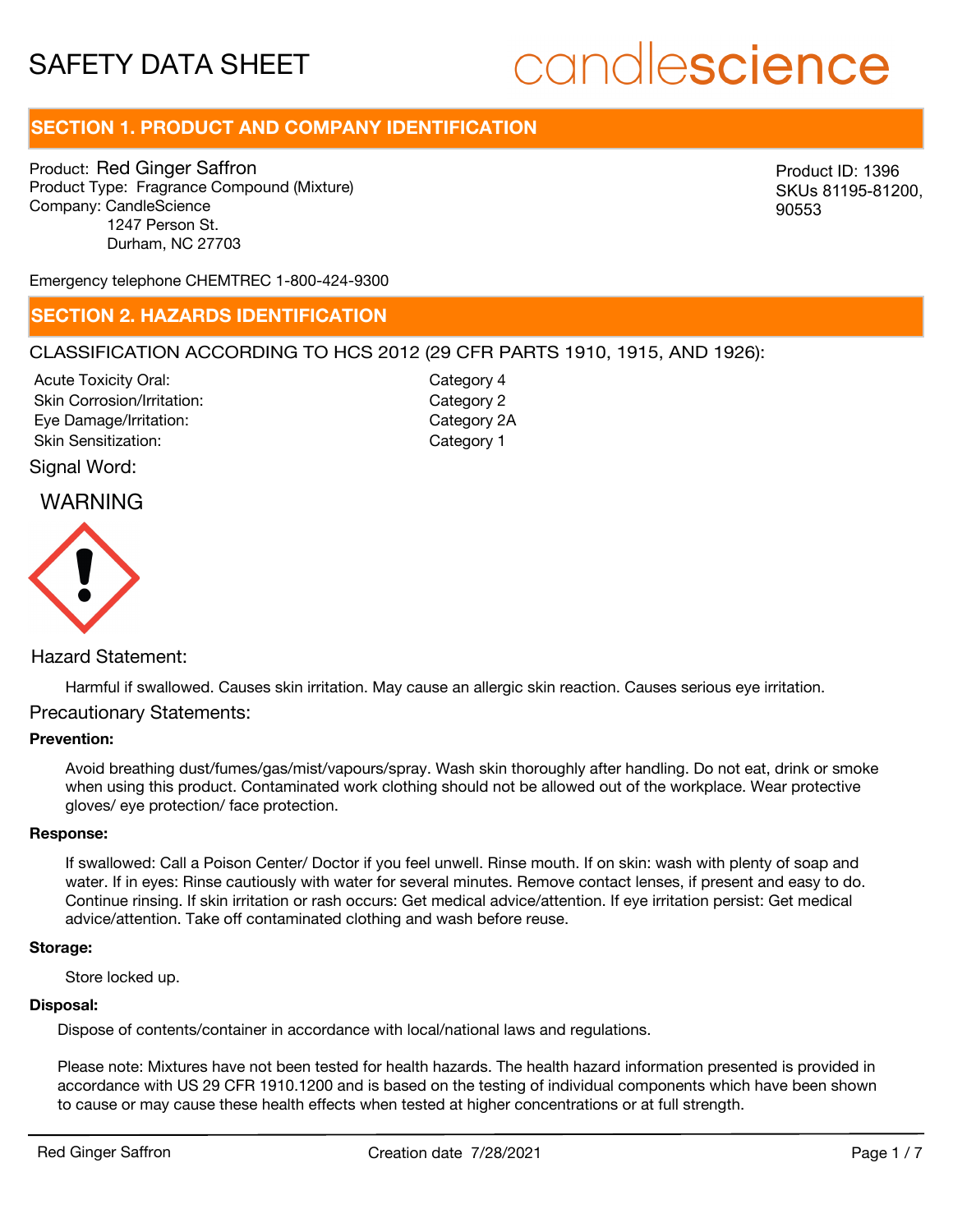# candlescience

# **SECTION 3. COMPOSITION/INFORMATION ON INGREDIENT**

| Hazardous components                                                            | CAS No.        | Weight %  |
|---------------------------------------------------------------------------------|----------------|-----------|
| Benzyl benzoate                                                                 | $120 - 51 - 4$ | $30 - 50$ |
| 2-acetyl-1,2,3,4,5,6,7,8-octahydro-2,3,8,8-tetra-methylnaphtalene (main isomer) | 54464-57-2     | $1 - 10$  |
| Citral                                                                          | 5392-40-5      | $1 - 10$  |
| Linalool                                                                        | 78-70-6        | $1 - 10$  |
| Citronellyl acetate (mixed Isomers)                                             | 150-84-5       | $1 - 10$  |
| Eucalyptol                                                                      | 470-82-6       | $1 - 10$  |
| Geraniol                                                                        | 106-24-1       | $1 - 3$   |
| Geranyl acetate                                                                 | 105-87-3       | $\leq$ 1  |
| Cinnamaldehyde                                                                  | $104 - 55 - 2$ | $\leq$ 1  |
| <b>IsoEugenol</b>                                                               | $97 - 54 - 1$  | $\leq 1$  |

# **SECTION 4. FIRST AID MEASURES**

Inhalation:

Get to fresh air immediately. Consult poison control center or physician if any symptoms develop.

Skin contact:

Rinse immediately with plenty of water for at least 15 minutes. If skin irritation occurs, seek medical advice/attention. Remove contaminated clothing and shoes. Immediately seek medical attention if chemical entered ear canal. When symptoms persist or in all cases of doubt seek medical advice.

# Eye contact:

Remove contact lenses. Immediately flush eyes for at least 15 minutes. Get medical attention.

Ingestion:

Do not induce vomiting. Immediately consult poison control center or physician.

# Most important symptoms:

Harmful if swallowed. Causes skin irritation. May cause an allergic skin reaction. Causes serious eye damage.

Indication of immediate medical attention:

N/A

General information:

Treat symptomatically.

# **SECTION 5. FIREFIGHTING MEASURES**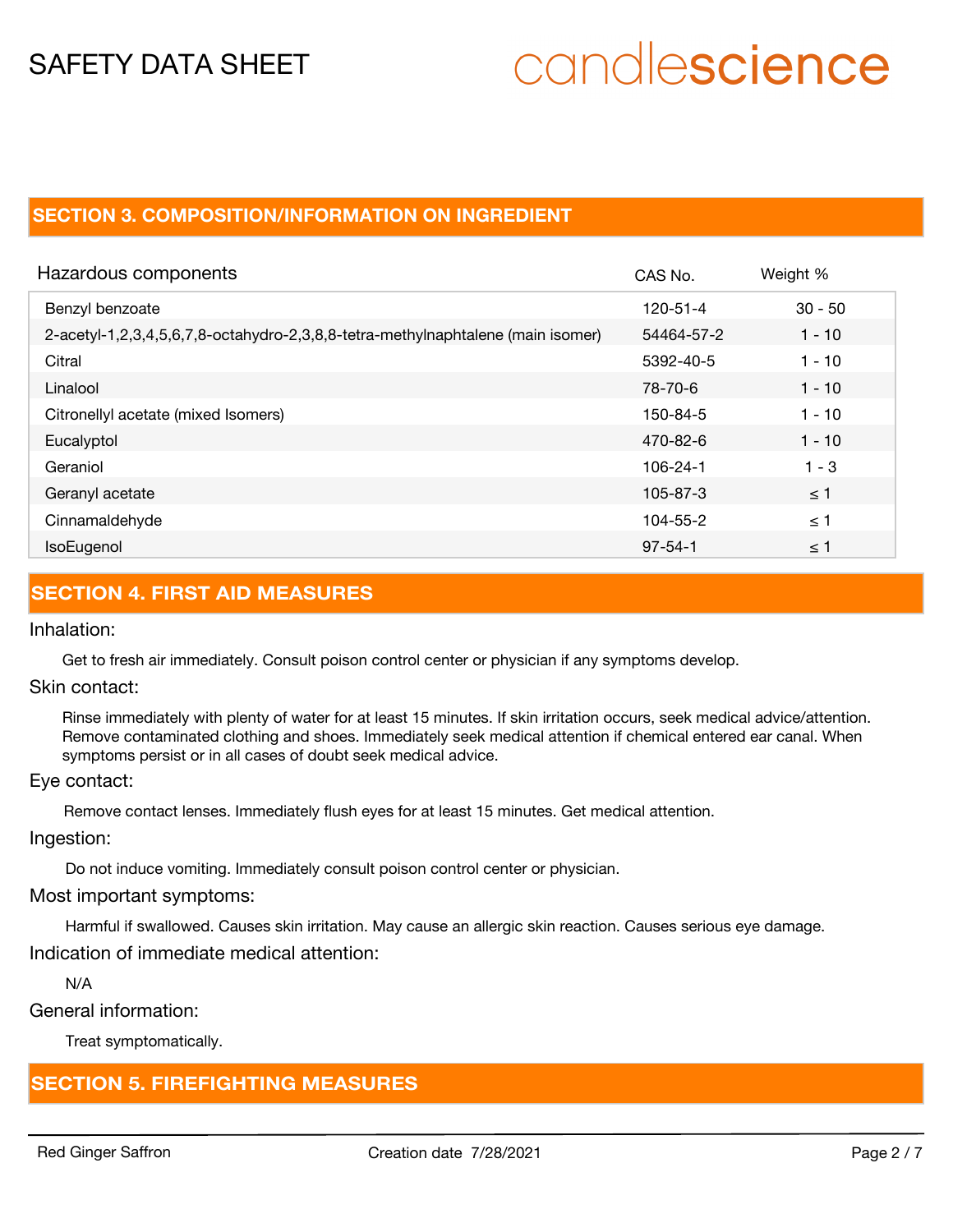# candlescience

# Suitable extinguishing media:

Foam, carbon dioxide, or dry chemical.

# Unsuitable extinguishing media:

Avoid use of water in extinguishing fires.

# Specific hazards:

During fire, gases hazardous to health may be formed. Do not allow run-off from fire fighting to enter drains or water courses.

# Special fire fighting procedures:

Wear self-contained breathing apparatus for firefighting. Move containers from fire area if it can be done safely. Use water spray jet to protect personnel and to cool endangered containers.

# **SECTION 6. ACCIDENTAL RELEASE MEASURES**

# Personal precautions, protective equipment and emergency procedures:

Evacuate personnel to safe areas. Remove all sources of ignition. Ensure adequate ventilation. Keep people away from and upwind of spill/leak. Wear appropriate protective equipment and clothing during clean-up.

# Environmental precautions:

Do not allow to enter into soil/subsoil. Do not allow to enter into surface water or drains. Dispose of in accordance with local regulations. Local authorities should be advised if significant spillage cannot be contained.

# Methods and materials for containment and cleaning up:

Soak up with inert absorbent material (e.g. sand, silica gel, vermiculite). Keep in suitable and closed containers for disposal. Clean contaminated floors and objects thoroughly while observing environmental regulations.

# **SECTION 7. HANDLING AND STORAGE**

# Precautions for safe handling:

Avoid contact with skin and eyes. Avoid prolonged inhalation of vapors. Wash hands and other exposed areas with mild soap and water before eating, drinking or smoking and when leaving work. Handle in accordance with good industrial hygiene and safety practices.

Conditions for safe storage, including any incompatibilities:

Store in tightly closed and upright container in a cool, dry, ventilated area. Store away from light, heat, and sources of ignition.

# **SECTION 8. EXPOSURE CONTROLS/PERSONAL PROTECTION**

# Exposure Guidelines:

ACGIH: Geraniol (CAS 106-24-1) TWA 5 ppm

ACGIH: Citral (CAS 5392-40-5) TWA 5 ppm

# Appropriate Engineering Controls:

# **Ventilation:**

Use engineering controls to maintain airborne levels below exposure limit requirements or guidelines. If there are no applicable exposure limit requirements or guidelines, use only with adequate ventilation. Local exhaust ventilation may be necessary for some operations.

Personal Protective Equipment: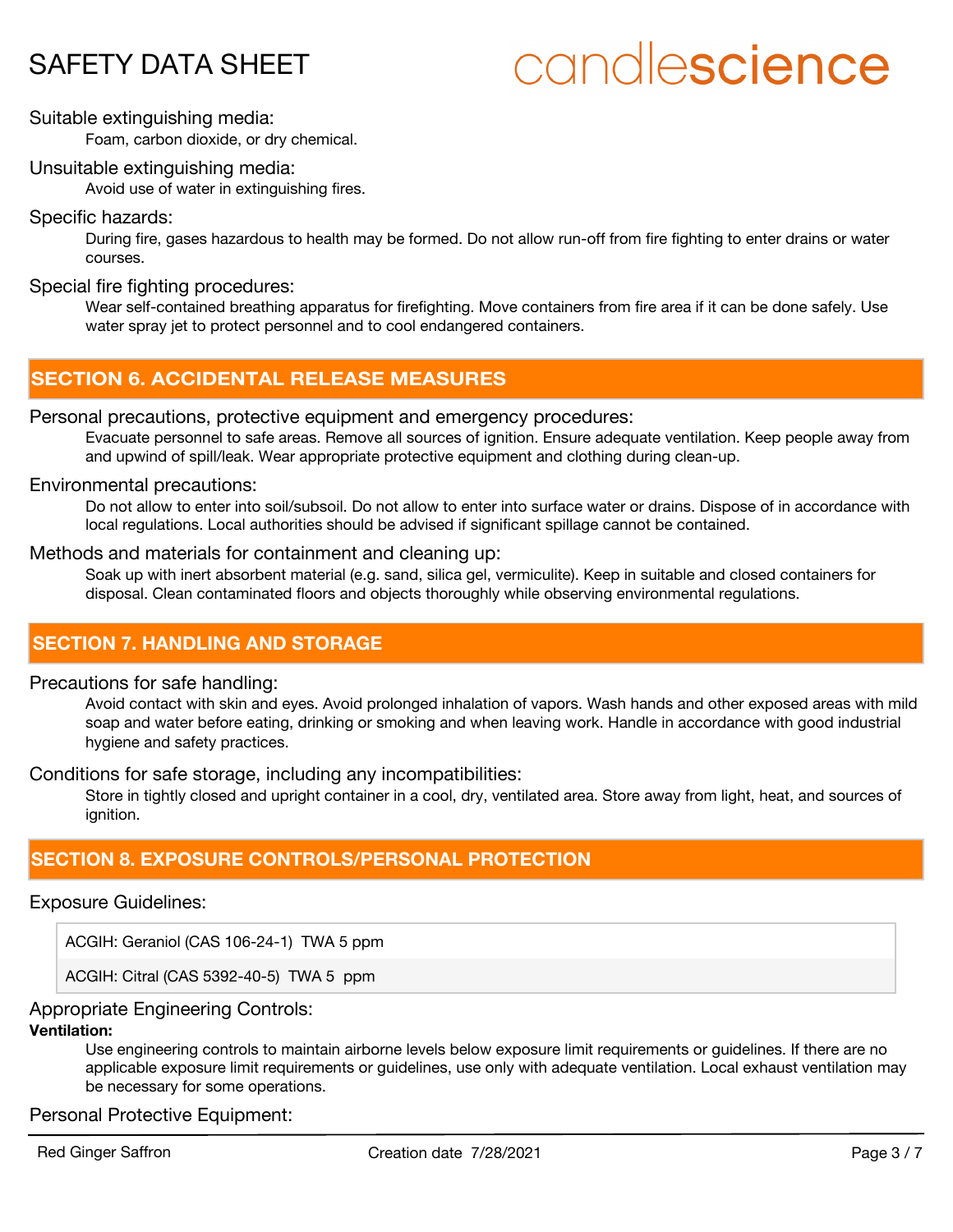

# candlescience

## **Eye protection:**

Ensure that eyewash stations and safety showers are close to the workstation location. Chemical resistant goggles must be worn.

#### **Hand protection:**

Wear chemical resistant gloves suitable for this material as determined by a hazard assessment. Gloves should be discarded and replaced if there is any indication of degradation or chemical breakthrough.

### **Skin and body protection:**

Wear protective clothing suitable for this material as determined by a hazard assessment.

### **Respiratory protection:**

Respiratory protection should be worn when workplace exposures exceed exposure limit requirements or guidelines. If there are no applicable exposure limits or guidelines, use an approved respirator where there is a potential for adverse effects, including but not limited to respiratory irritation or odor, where indicated or required by the exposure assessment. Selection of air-purifying or positive-pressure supplied air will depend on the results of the exposure assessment which includes an evaluation of the specific operations and the actual or potential airborne concentrations. The type of cartridge or filter to be used must be selected and approved for the chemical, class, or classes of chemicals likely to be encountered in the workplace. For emergency conditions, use an approved positive-pressure self-contained breathing apparatus.

### **General hygiene considerations:**

Handle in accordance with good industrial hygiene and safety practice. Remove contaminated clothing and protective equipment before entering eating areas. Wash hands before breaks and immediately after handling the product.

# **SECTION 9. PHYSICAL AND CHEMICAL PROPERTIES**

| Appearance:                                          | Liquid                                         |  |  |
|------------------------------------------------------|------------------------------------------------|--|--|
| Color:                                               | Yellow to dark yellow                          |  |  |
| Odor:                                                | Characteristic                                 |  |  |
| Odor threshold:                                      | N/A                                            |  |  |
| pH:                                                  | N/A                                            |  |  |
| Melting point:                                       | N/A                                            |  |  |
| Boiling point:                                       | N/A                                            |  |  |
| Flashpoint:                                          | $>107$ °C<br>$>225$ °F                         |  |  |
| Evaporation Rate (Butyl Acetate = 1): $N/A$          |                                                |  |  |
| Flammability (solid, gas):                           | N/A                                            |  |  |
| Upper lower flammability or explosive limits:<br>N/A |                                                |  |  |
| Vapor density (Air=1):                               | N/A                                            |  |  |
| Vapor pressure:                                      | 0.0606 hPa at 68 °F (20 °C) Calculated (99.9%) |  |  |
| Specific gravity (H2O=1):                            | 1.06807                                        |  |  |
| Solubility in water:                                 | N/A                                            |  |  |
| Solubility in other solvents:                        | N/A                                            |  |  |
| Partition coefficient: n-octanol/water:<br>N/A       |                                                |  |  |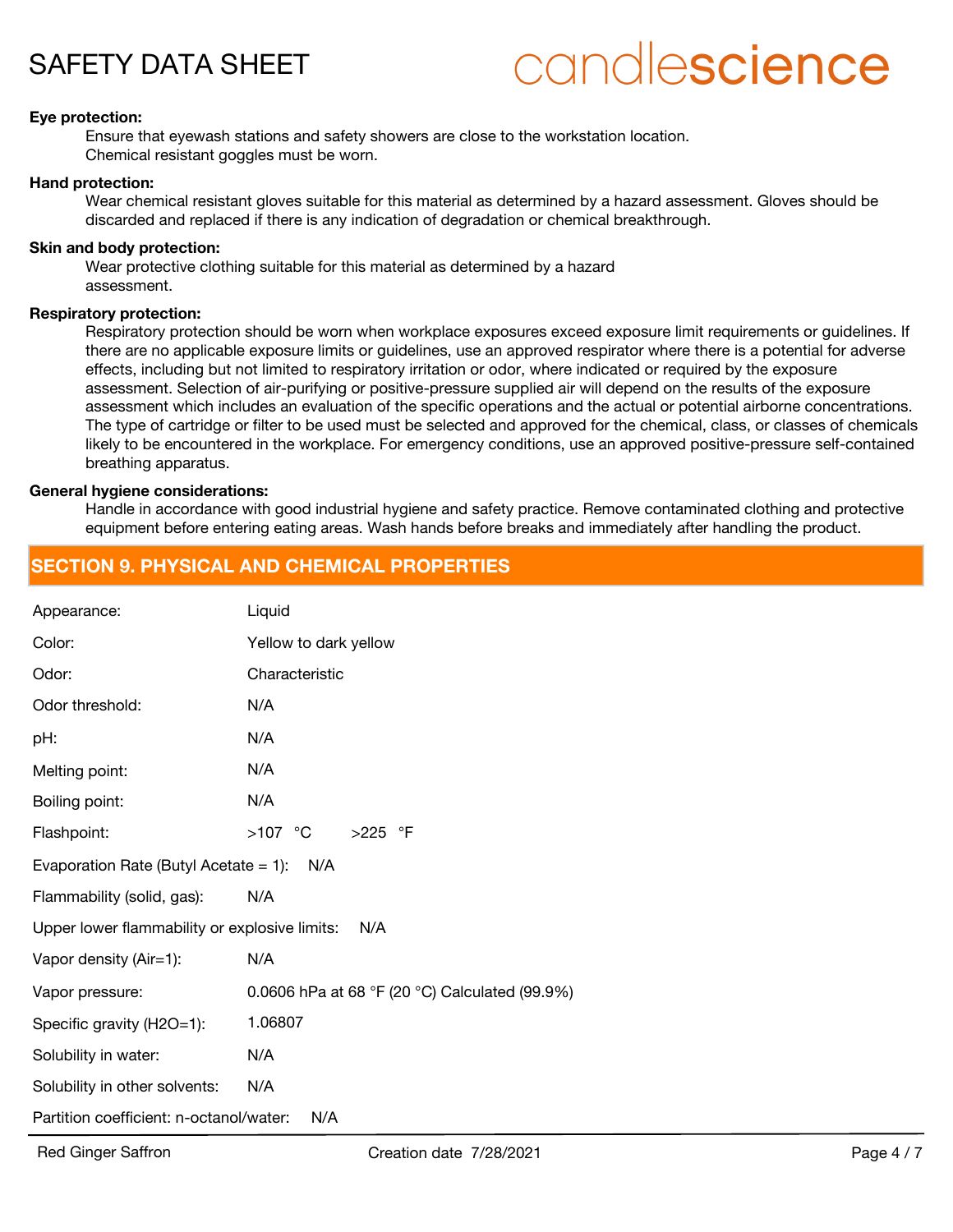# candlescience

| N/A |
|-----|
| N/A |
| N/A |
| N/A |
| N/A |
| N/A |
| N/A |
|     |

# **SECTION 10. STABILITY AND REACTIVITY**

## **Chemical stability:**

The product is stable and non-reactive under normal conditions of use, storage and transport.

## **Possibility of hazardous reactions:**

Material is stable under normal conditions.

## **Conditions to avoid:**

Heat, flames and sparks. Temperature extremes and direct sunlight.

### **Incompatible materials:**

Strong oxidizing agents. Strong acids. Strong Bases.

### **Hazardous decomposition products:**

No hazardous decomposition products are known.

# **SECTION 11. TOXICOLOGICAL INFORMATION**

## **Acute oral toxicity:**

1202 mg/kg

## **Acute dermal toxicity:**

No data available.

## **Acute inhalation toxicity:**

No data available.

# **Skin corrosion/irritation:**

No data available.

## **Serious eye damage/eye irritation:**

Vapours may cause irritation to the eyes.

# **Respiratory or skin sensitization:**

Causes sensitization

## **Mutagenicity:**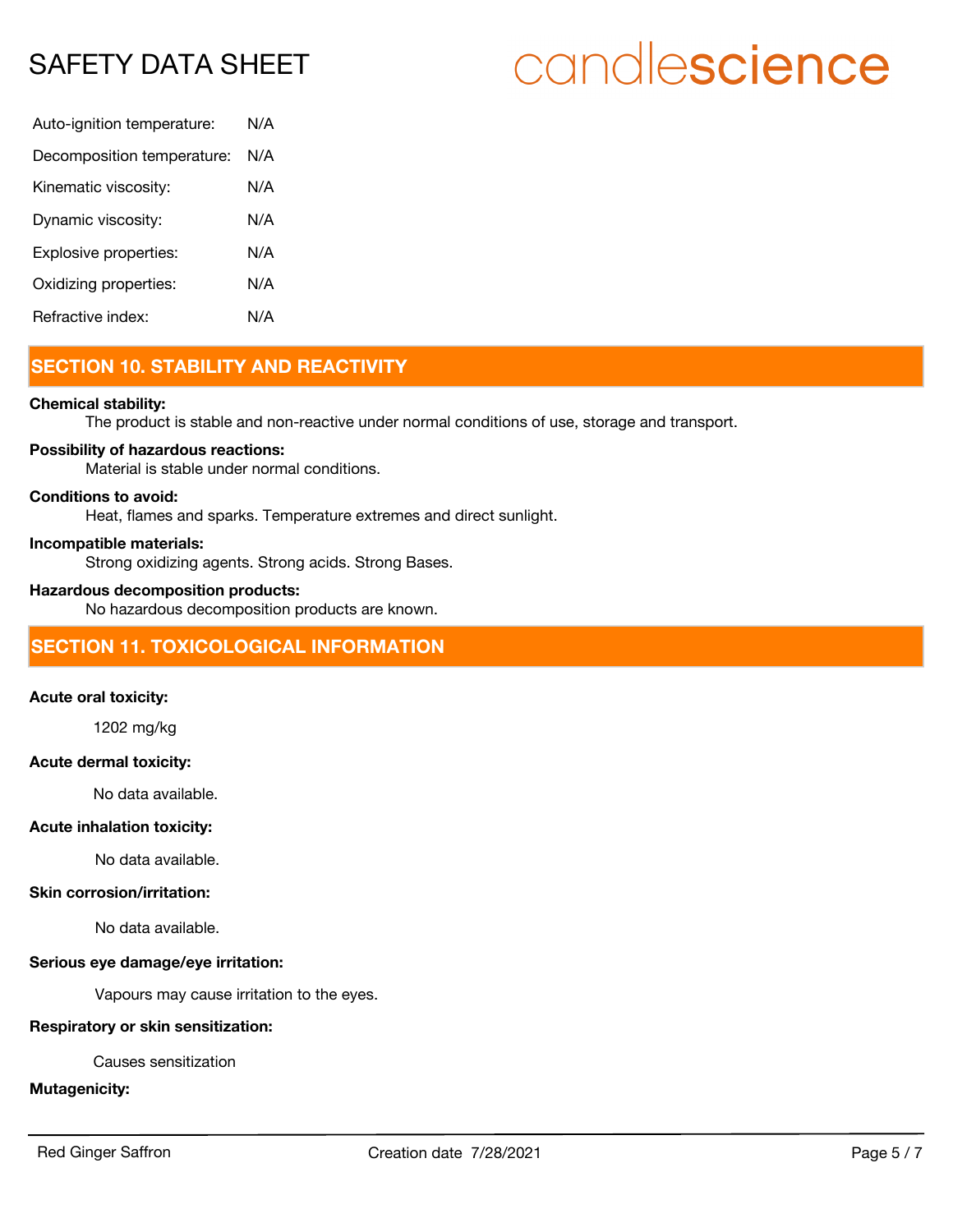# candlescience

No data available.

## **Reproductive toxicity:**

No data available.

## **Carcinogenicity:**

No data available.

Please note: Mixtures have not been tested for health hazards. The health hazard information presented is provided in accordance with US 29 CFR 1910.1200 and is based on the testing of individual components which have been shown to cause or may cause these health effects when tested at higher concentrations or at full strength.

# **SECTION 12. ECOLOGICAL INFORMATION**

### **Ecotoxicity:**

No data available.

#### **Persistence and Degradability:**

No data available.

### **Bioaccumulation:**

No data available.

### **Other Adverse Effects:**

No data available.

# **SECTION 13. DISPOSAL CONSIDERATIONS**

### **Disposal instructions:**

Collect and reclaim or dispose in sealed containers at licensed waste disposal site. Do not allow this material to drain into sewers/water supplies. Do not contaminate ponds, waterways or ditches with chemical or used container. Dispose of contents/container in accordance with local/regional/national/international regulations.

#### **Local disposal regulations:**

Dispose in accordance with all applicable regulations.

# **Hazardous waste code:**

The waste code should be assigned in discussion between the user, the producer and the waste disposal company.

## **Waste from residues/unused products:**

Dispose of in accordance with local regulations. Empty containers or liners may retain some product residues. This material and its container must be disposed of in a safe manner.

# **Contaminated packaging:**

Since emptied containers may retain product residue, follow label warnings even after container is emptied. Empty containers should be taken to an approved waste handling site for recycling or disposal.

| <b>SECTION 14. TRANSPORT INFORMATION</b> |                                                                                         |            |  |
|------------------------------------------|-----------------------------------------------------------------------------------------|------------|--|
| <b>IATA UN Number:</b>                   | 3082                                                                                    |            |  |
| <b>IATA UN Proper Shipping Name:</b>     | Environmentally hazardous substance, liquid, n.o.s. (alpha-Cedrene, Benzyl<br>benzoate) |            |  |
| <b>IATA Transport Hazard Class:</b>      | 9                                                                                       |            |  |
| <b>Red Ginger Saffron</b>                | Creation date 7/28/2021                                                                 | Page $6/7$ |  |